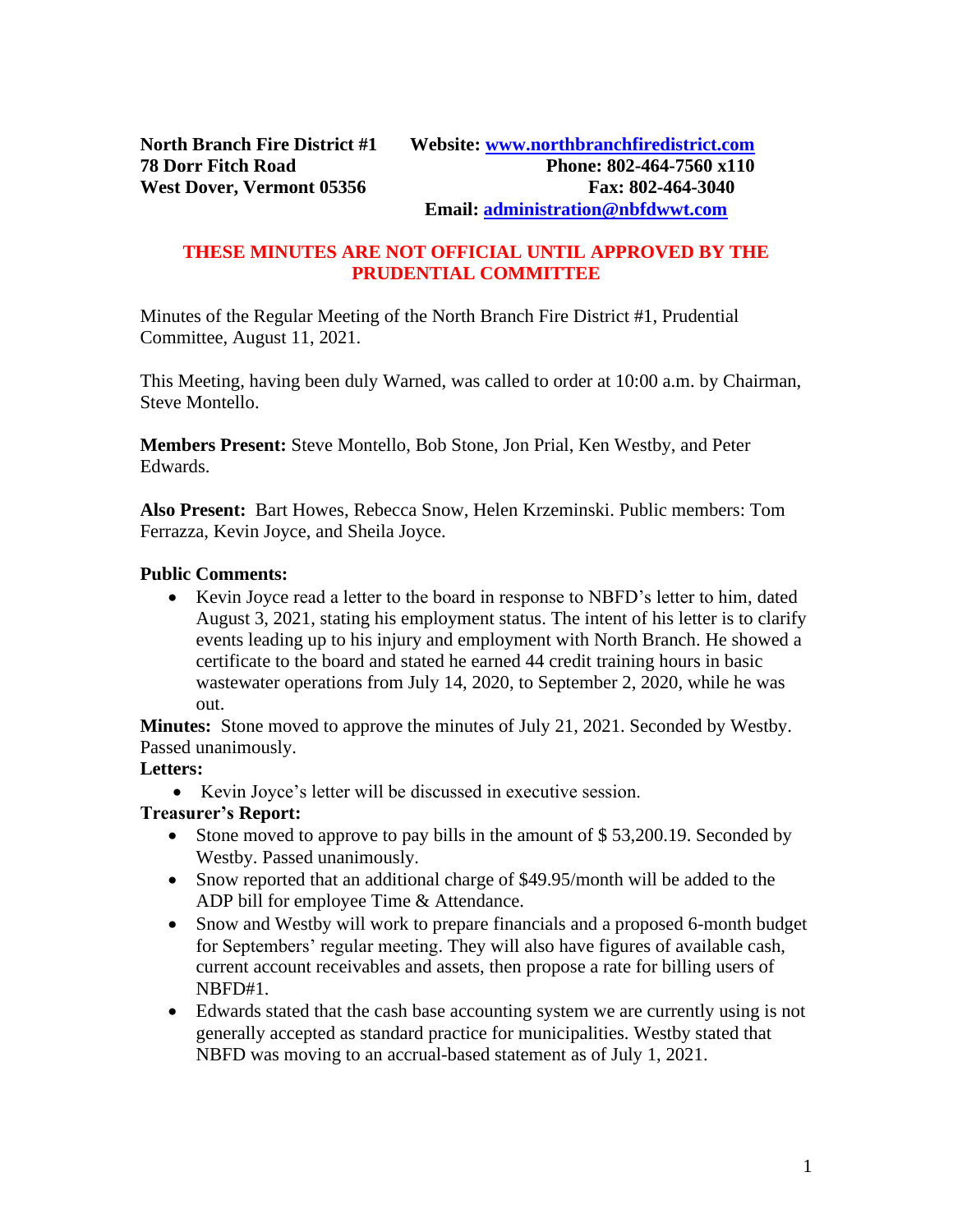- Ferrazza asked how much of the approximate three million, that is in the bank, is usable. Montello asked to have an available cash report done for September's meeting.
- Montello stated there will be a reserve study analysis done, by an independent firm, for the public's awareness and to maintain transparency.

## **Chief Operator's Report:**

#### **Operations**

- Howes contacted 7 concrete contractors about repairing our rotor pads. To date, 3 have responded saying they declined the work due to being too busy this year and two (Evans's construction  $& RC$  concrete) have stated they would come look at the job in the next couple weeks.
- Anthony Paraspolo started work on Aug 2<sup>nd</sup>.
- Casella (our sludge hauler and disposal company) has sent a three-year contract for us to sign. This is a new policy of theirs to have a contract. They originally wanted an increase in trucking per load from the current \$900 to \$1,100, but Howes was able to get them to compromise at \$1,000. Westby moved to allow Howes to sign a contract with Casella. Seconded by Prial. Passed unanimously.

## **Capital**

- Howes contacted Association Reserves and sent them our capital budget for review. They replied with a reserve study proposal for \$6,000.00. It will take approximately 8 weeks.
- Westby moved to go ahead with the reserve analysis for \$6,000.00. Seconded by Stone. Passed unanimously.

## **Contracts:**

- It was clarified that Letter of Intent, for gallonage, is good for 180 days based on the current ordinance and will be written in the letter.
- Stone moved to have Krzeminski draw up contracts for 1) Deer Meadow, 2) the Tamarack/Henry property and 3) Mike Dejulio (old West Dover Joe's), then have it vetted by NBFD's attorney, signed by purchaser with paid fees, then signed by 3 members of the Prudential Committee. Seconded by Prial. Passed unanimously.
- It was decided to address the cost of new meters to the closing attorneys so that they can hold that money in escrow. Currently NBFD attaches a lien of \$750.00, if a new meter is needed, at closing. We receive a check from attorney or owner and refund the portion that is not used for the cost of the meter. Going forward, NBFD will not hold the funds, but bill the attorney instead.

## **Legal/Governance:**

• Montello stated that he had been working with a small committee comprised of Jon Prial, Tom Ferrazza, James Valente, and Andrew Sherman, who is on the board at Timber Creek, to understand the Ordinance, laws and make sure actions taken are done correctly.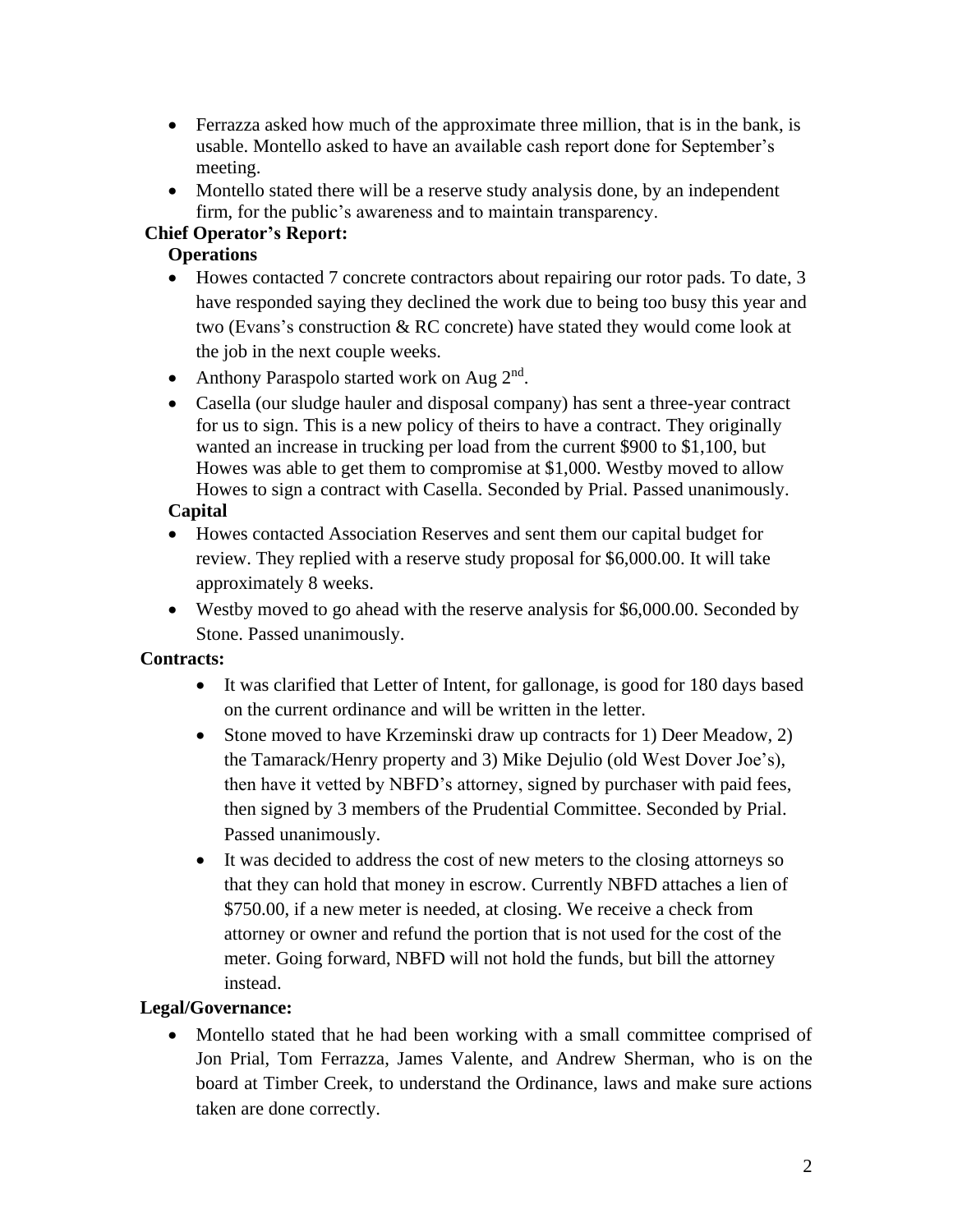- Montello stated that the Prudential Committee has the authority to change rates. He named the three rates that NBFD#1 has, and the committee will be looking at, which are 1) sewer usage rates, 2) hook up rates/fees and 3) sleeping space charges.
- Montello stated that there needs to be a thorough review of the current Ordinance in Force.

## **Technology Update:**

- Prial noted that he had been working on proposals with three vendors. The first one is Vermont Media Publishing Co, LTD, for our ecommerce, domain registration, web hosting (Wix.com, we are currently with another company who uses WordPress) and mailing list management. The other two Harris Computer and Arcomm Communication, NBFD currently works with them, but Prial noted there are upgrades and additions that need to happen to make things work more efficiently. Prial will check with Arcomm Communications to clarify if the fee they quoted was based on month to month or a year contract.
- Prial made a motion to be able to continue to work on these projects and authorize proposals. Seconded by Westby. Passed unanimously.

# **Sleeping Spaces:**

- Edwards stated that he and Stone had brought in several people to be on the committee to work on sleeping space issues. John Redd, Brian Morgan, the president of Timber Creek Homeowners Association, Pat Lagrange, a resident of Virginia Lane and possibly Bob Rueben will join.
- He stated that at the organizational meeting they discussed the way sleeping spaces are counted, enforced, the subjectivity involved with sleeping spaces and how the ordinance is written. They will be working with the finance committee to determine how sleeping space charges impact NBFD. The committee will report back to the Prudential Committee make recommendations at the September meeting.

## **Other Business:**

- Information had been gathered from the attorneys at Vermont League of Cities and Towns concerning North Branch Fire District's current policy of exempting certain entities from sewer charges. There is a continuation of the Annual Meeting on October 14, 2021, for the public to vote on this issue. Meters need to be installed at two locations, and NBFD needs to have access to the Historical Society of Dover. Letters will go out to the Dover Fire Department and West Dover Church, stating that they need to have a NBFD meter installed by a Vermont licensed plumber, and they will be billed for the meter by NBFD. The Historical Society has been sent a letter.
- Montello ordered a split door for the foyer that will replace the full door. The intention is to have visitors stop at the door and some added security for staff.